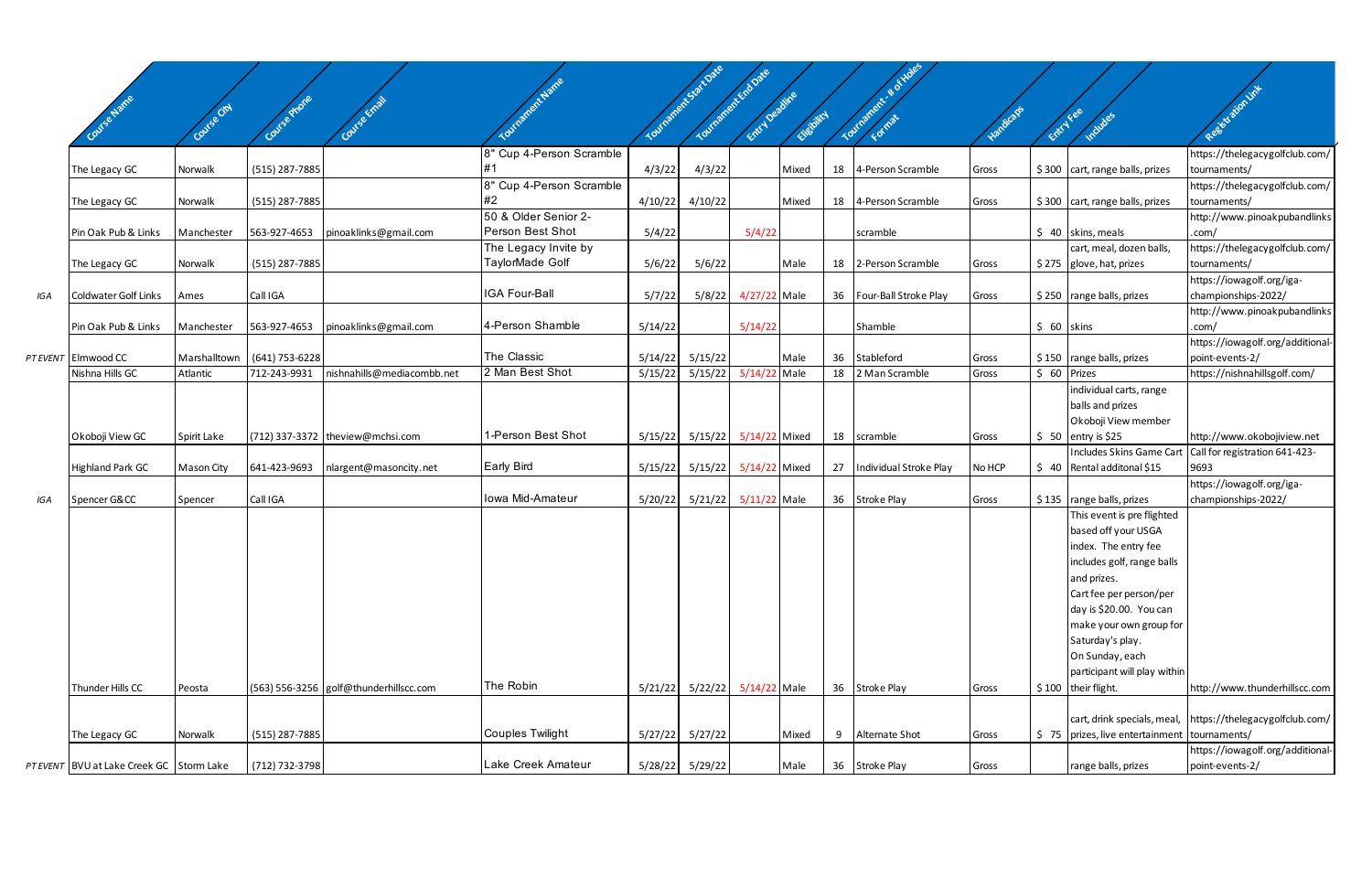|     |                            |                   |                  |                                                                                 |                              |         |                                             |                 |                 |    | <b>RYOKS</b>          |            |              |                                                          |                                                            |
|-----|----------------------------|-------------------|------------------|---------------------------------------------------------------------------------|------------------------------|---------|---------------------------------------------|-----------------|-----------------|----|-----------------------|------------|--------------|----------------------------------------------------------|------------------------------------------------------------|
|     |                            |                   |                  |                                                                                 |                              |         | Yournament Start Date<br>Tourisment Endorse | Entry Deadline  |                 |    | Tourment & & or       |            |              |                                                          | Resistation int                                            |
|     | Covise Name                | Covise City       | Course Mone      | Course Email                                                                    |                              |         |                                             |                 | Elisbirch       |    |                       | -Jandicaps | Entry Fee    | Includes                                                 |                                                            |
|     |                            |                   |                  |                                                                                 |                              |         |                                             |                 |                 |    |                       |            |              | Flag events and prizes.                                  |                                                            |
|     |                            |                   |                  |                                                                                 |                              |         |                                             |                 |                 |    |                       |            |              | Carts must be reserved                                   |                                                            |
|     |                            |                   |                  |                                                                                 |                              |         |                                             |                 |                 |    |                       |            |              | ahead of time \$30 per                                   |                                                            |
|     |                            |                   |                  |                                                                                 | Memorial Day Couple's        |         |                                             |                 |                 |    |                       |            |              | cart. Call Pro shop to sign                              |                                                            |
|     | <b>Hickory Grove GC</b>    | Oelwein           |                  | (319) 283-2674   prochrisblack@gmail.com                                        | <b>Best Shot</b>             | 5/30/22 | 5/30/22                                     | 5/28/22 Mixed   |                 | 18 | scramble              | Gross      | $$50$ up.    |                                                          | http://www.lizzyrosellc.com/<br>https://iowagolf.org/iga-  |
| IGA | Fort Dodge CC              | Fort Dodge        | Call IGA         |                                                                                 | <b>IGA Senior Match Play</b> | 6/1/22  | 6/3/22                                      | 5/25/22 Male    |                 |    | Match Play            | Gross      |              | $$125$ range balls, prizes                               | championships-2022/                                        |
|     |                            |                   |                  |                                                                                 | 50 & Older Senior 4-         |         |                                             |                 |                 |    |                       |            |              |                                                          | http://www.pinoakpubandlinks                               |
|     | Pin Oak Pub & Links        | Manchester        | 563-927-4653     | pinoaklinks@gmail.com                                                           | Person Shamble               | 6/1/22  |                                             | 6/1/22          |                 |    | Shamble               |            | \$40         |                                                          | .com/                                                      |
|     | Irv Warren GC              | Waterloo          | Call IGA         |                                                                                 | IGA Women's Mid-Am #1        | 6/4/22  |                                             | 5/25/22 Female  |                 |    | 18 Stableford         |            |              | Gross & Net $\frac{1}{5}$ 65 cart, meal, prizes          | https://iowagolf.org/iga-<br>championships-2022/           |
| IGA |                            |                   |                  |                                                                                 |                              |         | 6/4/22                                      |                 |                 |    |                       |            |              |                                                          | https://iowagolf.org/additional-                           |
|     | PT EVENT The Preserve      | Moravia           | (641) 724-1400   |                                                                                 | Southeast Iowa Amateur       | 6/4/22  | 6/5/22                                      |                 | Male            |    | 36 Stroke Play        | Gross      |              | $$140$ range balls, prizes                               | point-events-2/                                            |
|     |                            |                   |                  |                                                                                 |                              |         |                                             |                 |                 |    |                       |            |              | Entry fee includes golf,                                 |                                                            |
|     |                            |                   |                  |                                                                                 |                              |         |                                             |                 |                 |    |                       |            |              | cart, range, lunch and                                   | https://www.indianolacountryc                              |
|     | Indianola CC               | Indianola         |                  | (515) 961-5406   jason@indianolacountryclub.com   Ladies Invitational           | Iowa Women's Forever 39      | 6/5/22  | 6/5/22                                      | 5/27/22 Female  |                 |    | 18 2-Gal Best Shot    | Gross      |              | $$80$ prize fund.                                        | lub.com<br>https://iowagolf.org/iga-                       |
| IGA | Pella G&CC                 | Pella             | Call IGA         |                                                                                 | Match Play                   | 6/8/22  | 6/9/22                                      |                 | $6/1/22$ Female |    | 36 Match Play         | Gross      |              | \$100   range balls, meals, prizes   championships-2022/ |                                                            |
|     |                            |                   |                  |                                                                                 |                              |         |                                             |                 |                 |    |                       |            |              | Cart, Range, Golf,                                       |                                                            |
|     | Geneva G&CC                | Muscatine         |                  | (563) 506-1099   shutton@genevacc.com                                           | June Four Lady Invitational  | 6/9/22  | 6/9/22                                      |                 | $6/7/22$ Female |    | 18 Four Lady Scramble | Gross      |              | \$75 Breakfast, Lunch, Prizes                            | http://www.genevacc.com                                    |
|     |                            |                   |                  |                                                                                 |                              |         |                                             |                 |                 |    |                       |            |              |                                                          |                                                            |
|     | The Legacy GC              | Norwalk           | (515) 287-7885   |                                                                                 | Couples Twilight             | 6/10/22 | 6/10/22                                     |                 | Mixed           | 9  | Alternate Shot        | Gross      |              | \$75   prizes, live entertainment   tournaments/         | cart, drink specials, meal, https://thelegacygolfclub.com/ |
|     | Dyersville G&CC            | Dyersville        | 563-875-8497     | managerdgcc@dyersvillegolf.org                                                  | 4-Person Big Cup             | 6/11/22 | 6/11/22                                     | 6/5/22          |                 | 18 | scramble              |            | $$40$ Cart   |                                                          | http://www.dyersvillegolf.org                              |
|     |                            |                   |                  |                                                                                 |                              |         |                                             |                 |                 |    |                       |            |              |                                                          | https://iowagolf.org/additional-                           |
|     | PT EVENT Carroll CC        | Carroll           | (712) 792-9206   |                                                                                 | Carroll Amateur              | 6/11/22 | 6/12/22                                     |                 | Male            |    | 36 Stroke Play        | Gross      |              | $$120$ range balls, prizes                               | point-events-2/                                            |
|     | Nishna Hills GC            | Atlantic          | 712-243-9931     | nishnahills@mediacombb.net                                                      | Couples Alternate Shot       | 6/12/22 | 6/12/22                                     | 6/11/22 Mixed   |                 |    | 18 Alternate Shot     | Gross      | \$ 40 Prizes |                                                          | https://nishnahillsgolf.com/                               |
|     | Dyersville G&CC            | Dyersville        | 563-875-8497     | managerdgcc@dyersvillegolf.org<br>managerdgcc@dyersvillegolf.org Senior Big Cup | 4-Person Big Cup             | 6/12/22 | 6/12/22                                     | 6/5/22          |                 | 18 | scramble              |            | $$40$ Cart   |                                                          | http://www.dyersvillegolf.org                              |
|     | Dyersville G&CC            | Dyersville        | 563-875-8497     |                                                                                 |                              | 6/13/22 | 6/13/22                                     | 6/5/22          |                 | 18 | scramble              |            | $$40$ Cart   |                                                          | http://www.dyersvillegolf.org<br>https://iowagolf.org/iga- |
| IGA | Veenker Memorial GC   Ames |                   | Call IGA         |                                                                                 | IGA Women's Four-Ball        | 6/16/22 | 6/17/22                                     |                 | $6/8/22$ Female | 36 | Four-Ball Stroke Play |            |              | Gross & Net   \$180   range balls, prizes                | championships-2022/                                        |
|     |                            |                   |                  |                                                                                 | IGA Father-Son/Parent-       |         |                                             |                 |                 |    |                       |            |              |                                                          | https://iowagolf.org/iga-                                  |
| IGA | Jester Park GC             | Granger           | Call IGA         |                                                                                 | Child                        | 6/18/22 | 6/19/22                                     | $6/8/22$ Mixed  |                 |    | 18 Alternate Shot     | Gross      |              | $$80$ range balls, prizes                                | championships-2022/                                        |
|     |                            |                   |                  |                                                                                 |                              |         |                                             |                 |                 |    |                       |            |              | Includes Skins Game Cart                                 |                                                            |
|     | <b>Highland Park GC</b>    | <b>Mason City</b> | 641-423-9693     | nlargent@masoncity.net                                                          | Parent/Child                 | 6/19/22 | 6/19/22                                     | 6/18/22 Mixed   |                 | 18 | Alternate Shot        | No HCP     | $$40$ team   | Rental additonal \$20 for                                | Call for registration 641-423-<br>9693                     |
|     |                            |                   |                  |                                                                                 | Father's Day 2-Person        |         |                                             |                 |                 |    |                       |            |              | Cart, range balls, lunch                                 |                                                            |
|     | Okoboji View GC            | Spirit Lake       |                  | (712) 337-3372   theview@mchsi.com                                              | <b>Best Shot</b>             | 6/19/22 | 6/19/22                                     | $6/15/22$ Mixed |                 | 18 | scramble              | Gross      |              | $\frac{1}{2}$ 60 and prizes                              | http://www.okobojiview.net                                 |
|     |                            |                   |                  |                                                                                 |                              |         |                                             |                 |                 |    |                       |            |              |                                                          |                                                            |
|     |                            |                   |                  |                                                                                 |                              |         |                                             |                 |                 |    |                       |            |              |                                                          | cart, drink specials, meal, https://thelegacygolfclub.com/ |
|     | The Legacy GC              | Norwalk           | (515) 287-7885   |                                                                                 | Couples Twilight             | 6/24/22 | 6/24/22                                     |                 | Mixed           | 9  | Alternate Shot        | Gross      |              | \$75   prizes, live entertainment   tournaments/         |                                                            |
|     | PT EVENT Fort Dodge CC     | Fort Dodge        | $(515)$ 955-8508 |                                                                                 | Fort Dodge Amateur           | 6/24/22 | 6/26/22                                     |                 | Male            |    | 54 Stroke Play        | Gross      |              | \$120 range balls, prizes                                | https://iowagolf.org/additional-<br>point-events-2/        |
|     |                            |                   |                  |                                                                                 |                              |         |                                             |                 |                 |    |                       |            |              |                                                          |                                                            |

 $\overline{\phantom{a}}$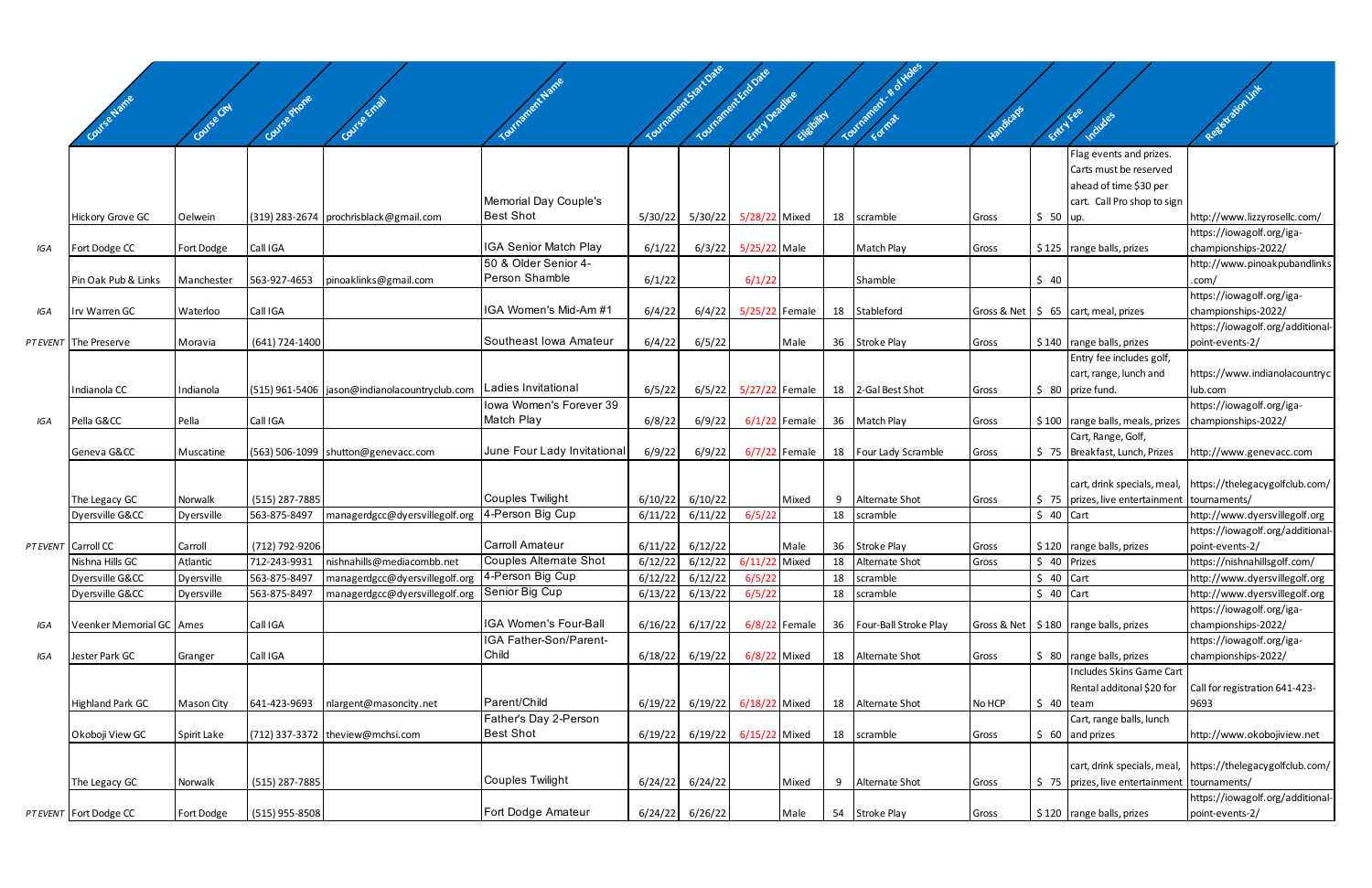|     |                                         |                        |                              |                                                     |                                            |                    | Youthamericsaitoate | Tourisance is to base            |               |    |                                |                     |              |                                                  |                                                              |
|-----|-----------------------------------------|------------------------|------------------------------|-----------------------------------------------------|--------------------------------------------|--------------------|---------------------|----------------------------------|---------------|----|--------------------------------|---------------------|--------------|--------------------------------------------------|--------------------------------------------------------------|
|     |                                         |                        |                              |                                                     |                                            |                    |                     |                                  |               |    |                                |                     |              |                                                  | Registration Link                                            |
|     | Course Name                             |                        |                              |                                                     |                                            |                    |                     | Entry Deadline                   |               |    | Tourisment                     | Handicap            |              |                                                  |                                                              |
|     |                                         |                        |                              |                                                     |                                            |                    |                     |                                  | Eligibility   |    | E Orman                        |                     | Entry Fee    |                                                  |                                                              |
|     | Nishna Hills GC                         | Atlantic               | 712-243-9931                 | nishnahills@mediacombb.net                          | 4 Man Best Shot                            | 6/26/22            | 6/26/22             | 6/25/22 Male                     |               | 18 | 4 Man Scramble                 | Gross               | \$140 Prizes |                                                  | https://nishnahillsgolf.com/                                 |
|     |                                         |                        |                              |                                                     |                                            |                    |                     |                                  |               |    |                                |                     |              | Entry fee includes golf,                         |                                                              |
|     |                                         |                        |                              |                                                     | 8" Cup Individual Stroke                   |                    |                     |                                  |               |    |                                |                     |              | cart, range, lunch and                           | https://www.indianolacountryc                                |
|     | Indianola CC                            | Indianola              |                              | (515) 961-5406   jason@indianolacountryclub.com     | Play<br>100+ Two Person Best               | 6/26/22            | 6/26/22             | 6/20/22 Male                     |               |    | 18   8" Cup Stroke Play        | Gross               |              | \$70 prize fund.                                 | lub.com                                                      |
|     | <b>Hickory Grove GC</b>                 | Oelwein                | 319-283-2674                 | prochrisblack@gmail.com                             | Shot                                       | 6/26/22            | 6/26/22             | 6/24/22 Mixed                    |               |    | 18 scramble                    | Gross Only          |              | \$ 80 Skins, lunch, prizes                       | http://www.lizzyrosellc.com/                                 |
|     |                                         |                        |                              |                                                     |                                            |                    |                     |                                  |               |    |                                |                     |              |                                                  | https://iowagolf.org/iga-                                    |
| IGA | <b>Talons Golf</b>                      | Ankeny                 | Call IGA                     |                                                     | IGA Match Play                             | 6/28/22            | 7/1/22              | 6/20/22 Male                     |               |    | Match Play                     | Gross               |              | $$150$ range balls, prizes                       | championships-2022/                                          |
|     |                                         |                        |                              |                                                     |                                            |                    |                     |                                  |               |    |                                |                     |              |                                                  | https://iowagolf.org/iga-                                    |
| IGA | <b>Talons Golf</b>                      | Ankeny                 | Call IGA                     |                                                     | IGA Women's Match Play                     | 6/28/22            | 7/1/22              | 6/20/22 Female                   |               |    | Match Play                     | Gross               |              | $$90$ range balls, prizes                        | championships-2022/                                          |
|     | Nishna Hills GC                         | Atlantic               | 712-243-9931                 | nishnahills@mediacombb.net                          | <b>Ladies Rally</b>                        | 6/29/22            | 6/29/22             | 6/28/22 Female                   |               | 9  | 4 Lady Scramble                | Gross               | $$80$ Prizes |                                                  | https://nishnahillsgolf.com/                                 |
|     |                                         |                        |                              |                                                     | Solo Survivor                              |                    |                     |                                  |               |    |                                |                     |              |                                                  | http://www.pinoakpubandlinks                                 |
|     | Pin Oak Pub & Links<br>Nishna Hills GC  | Manchester<br>Atlantic | 563-927-4653<br>712-243-9931 | pinoaklinks@gmail.com<br>nishnahills@mediacombb.net | 4 Person Best Shot                         | 7/1/22<br>7/3/22   | 7/3/22              | 7/1/22<br>7/2/22 Mixed           |               | 18 | 4 Person Scramble              | Gross               | \$100 Prizes |                                                  | .com/<br>https://nishnahillsgolf.com/                        |
|     |                                         |                        |                              |                                                     |                                            |                    |                     |                                  |               |    |                                |                     |              |                                                  | http://www.pinoakpubandlinks                                 |
|     | Pin Oak Pub & Links                     | Manchester             | 563-927-4653                 | pinoaklinks@gmail.com                               | Flag Tee Time Tournament                   | 7/3/22             |                     | 7/3/22                           |               |    |                                |                     |              |                                                  | .com/                                                        |
|     |                                         |                        |                              |                                                     | 50 & Older Senior 2-                       |                    |                     |                                  |               |    |                                |                     |              |                                                  | http://www.pinoakpubandlinks                                 |
|     | Pin Oak Pub & Links                     | Manchester             | 563-927-4653                 | pinoaklinks@gmail.com                               | Person Ryder Cup                           | 7/6/22             |                     | 7/6/22                           |               |    | <b>Ryder Cup</b>               |                     | \$40         |                                                  | .com/                                                        |
|     |                                         |                        |                              |                                                     |                                            |                    |                     |                                  |               |    |                                |                     |              |                                                  |                                                              |
|     |                                         |                        |                              |                                                     |                                            |                    |                     |                                  |               |    |                                |                     |              | cart, drink specials, meal,                      | https://thelegacygolfclub.com/                               |
|     | The Legacy GC                           | Norwalk                | (515) 287-7885               |                                                     | Couples Twilight                           | 7/8/22             | 7/8/22              |                                  | Mixed         | 9  | <b>Alternate Shot</b>          | Gross               | \$75         | prizes, live entertainment                       | tournaments/                                                 |
|     | PT EVENT Veenker Memorial GC Ames       |                        | (515) 294-6727               |                                                     | <b>Iowa Masters</b>                        | 7/8/22             | 7/10/22             |                                  | Male          |    | 54 Stroke Play                 |                     |              | $$130$ range balls, prizes                       | https://iowagolf.org/additional<br>point-events-2/           |
|     | Nishna Hills GC                         | Atlantic               | 712-243-9931                 | nishnahills@mediacombb.net                          | 1 Person Scramble                          | 7/10/22            | 7/10/22             | 7/9/22 Mixed                     |               | 18 | 1 Person Scramble              | Gross<br>Gross      | $$35$ Prizes |                                                  | https://nishnahillsgolf.com/                                 |
|     |                                         |                        |                              |                                                     |                                            |                    |                     |                                  |               |    |                                |                     |              | <b>Includes Skins Game Cart</b>                  | Call for registration 641-423-                               |
|     | <b>Highland Park GC</b>                 | Mason City             | 641-423-9693                 | nlargent@masoncity.net                              | Highland Amateur                           | 7/10/22            | 7/10/22             | 7/9/22 Mixed                     |               | 18 | Individual Stroke Play         | No HCP              |              | \$ 40   Rental additonal \$15                    | 9693                                                         |
|     |                                         |                        |                              |                                                     |                                            |                    |                     |                                  |               |    |                                |                     |              |                                                  | https://iowagolf.org/additional                              |
|     | PT EVENT Waterloo City Courses Waterloo |                        | (319) 234-9271               |                                                     | Waterloo Open                              | 7/15/22            | 7/17/22             |                                  | Male          |    | 54 Stroke Play                 | Gross               |              | $$125$ range balls, prizes                       | point-events-2/                                              |
|     |                                         |                        |                              |                                                     |                                            |                    |                     |                                  |               |    |                                |                     |              |                                                  | https://iowagolf.org/iga-                                    |
| IGA | Honey Creek GC                          | Boone                  | Call IGA                     |                                                     | IGA Women's Mid-Am #2                      | 7/16/22            | 7/16/22             |                                  | 7/6/22 Female |    | 18 2-Person Shamble            |                     |              | Gross & Net   \$125   cart, meal, prizes         | championships-2022/                                          |
|     | Nishna Hills GC                         | Atlantic               | 712-243-9931<br>319-334-6576 | nishnahills@mediacombb.net                          | 4 Lady Best Shot<br>Ladies 4-Gal Best Shot | 7/16/22<br>7/17/22 | 7/16/22<br>7/17/22  | 7/15/22 Female<br>7/15/22 Female |               | 18 | 4 Lady Scramble<br>18 scramble | Gross<br>Gross Only |              | \$130 Prizes/Meal<br>\$100   Flag Events, prizes | https://nishnahillsgolf.com/<br>http://www.lizzyrosellc.com/ |
|     | River Ridge GC                          | Independence           |                              | prochrisblack@gmail.com                             |                                            |                    |                     |                                  |               |    |                                |                     |              |                                                  | http://www.pinoakpubandlinks                                 |
|     | Pin Oak Pub & Links                     | Manchester             | 563-927-4653                 | pinoaklinks@gmail.com                               | Pin Oak Amateur                            | 7/17/22            |                     | 7/17/22                          |               |    |                                |                     |              |                                                  | .com/                                                        |
|     |                                         |                        |                              |                                                     |                                            |                    |                     |                                  |               |    |                                |                     |              |                                                  | https://iowagolf.org/iga-                                    |
| IGA | Crow Valley GC                          | Davenport              | Call IGA                     |                                                     | Iowa Amateur                               |                    | 7/18/22 7/20/22     | 7/7/22 Male                      |               |    | 54 Stroke Play                 | Gross               |              | \$150 range balls, meals, prizes                 | championships-2022/                                          |
|     |                                         |                        |                              |                                                     |                                            |                    |                     |                                  |               |    |                                |                     |              |                                                  |                                                              |
|     |                                         |                        |                              |                                                     |                                            |                    |                     |                                  |               |    |                                |                     |              | cart, drink specials, meal,                      | https://thelegacygolfclub.com/                               |
|     | The Legacy GC                           | Norwalk                | (515) 287-7885               |                                                     | Couples Twilight                           |                    | 7/23/22 7/23/22     |                                  | Mixed         | 9  | Alternate Shot                 | Gross               |              | $\frac{1}{2}$ 75   prizes, live entertainment    | tournaments/                                                 |
|     |                                         |                        |                              |                                                     | Iowa Women's Amateur                       |                    |                     |                                  |               |    |                                |                     |              |                                                  | https://iowagolf.org/iga-                                    |
| IGA | Cedar Rapids CC                         | Cedar Rapids           | Call IGA                     |                                                     |                                            | 7/25/22            | 7/27/22             | 7/14/22 Female                   |               |    | 54 Stroke Play                 | Gross               |              | \$130 range balls, meals, prizes                 | championships-2022/<br>https://iowagolf.org/additional       |
|     | PT EVENT Blue Top Ridge                 | Riverside              | (319) 648-1234               |                                                     | Iowa Open                                  |                    | 7/29/22 7/31/22     |                                  | Male          |    | 54 Stroke Play                 | Gross               |              | $$200$ range balls, prizes                       | point-events-2/                                              |
|     |                                         |                        |                              |                                                     |                                            |                    |                     |                                  |               |    |                                |                     |              |                                                  |                                                              |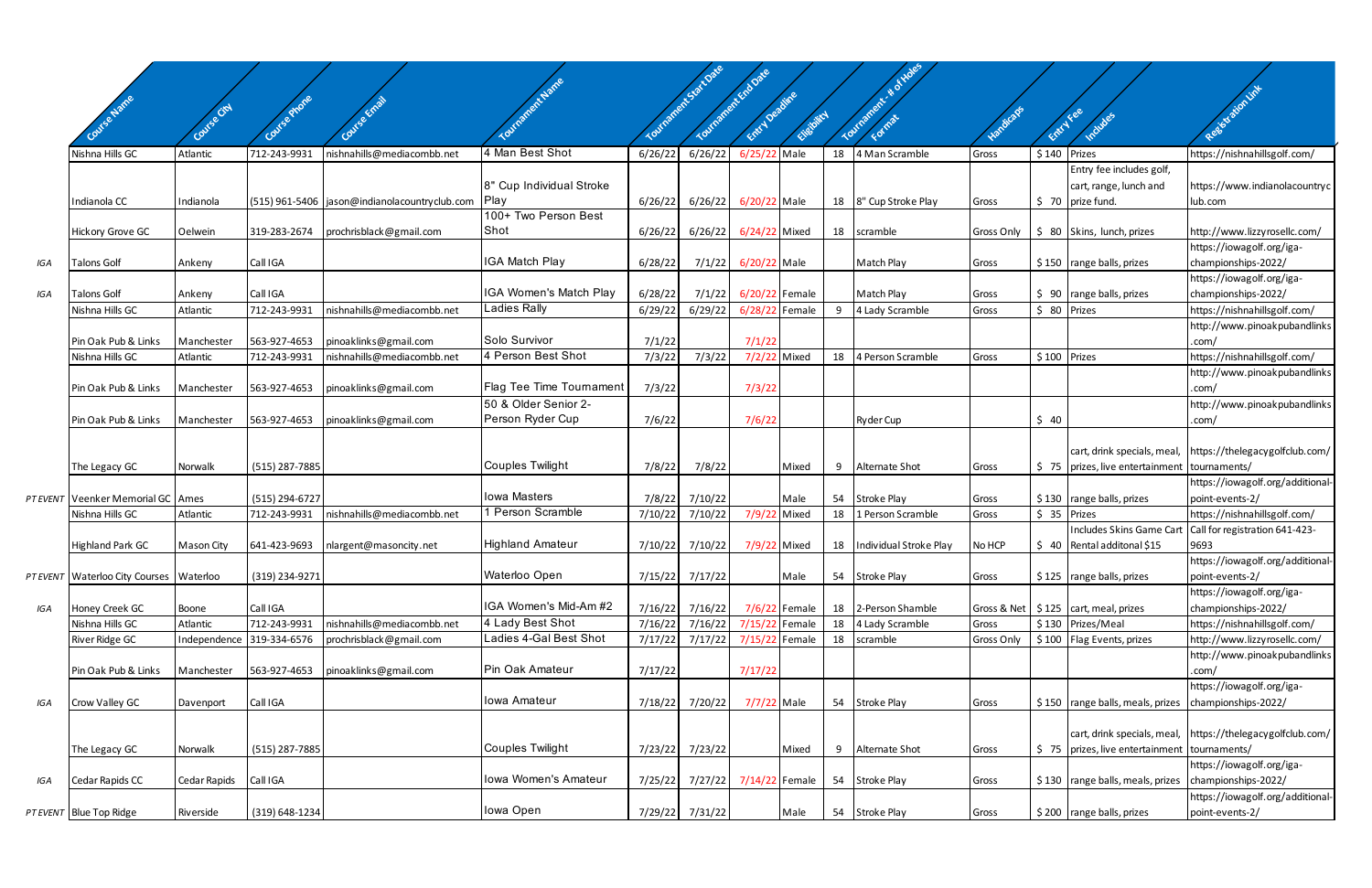|     |                                   |                     |                          |                                                                  |                                |                    | uraments to t Date | Tourisment employee          |                 |    | Tourisment # of Holes                |                              |              |                                                                           |                                                     |
|-----|-----------------------------------|---------------------|--------------------------|------------------------------------------------------------------|--------------------------------|--------------------|--------------------|------------------------------|-----------------|----|--------------------------------------|------------------------------|--------------|---------------------------------------------------------------------------|-----------------------------------------------------|
|     |                                   |                     |                          |                                                                  |                                |                    |                    |                              |                 |    |                                      |                              |              |                                                                           | Registration Link                                   |
|     |                                   |                     |                          |                                                                  |                                |                    |                    | ENT Deadline                 | Eligibilici     |    |                                      | Vandicaps                    | ENTYLES      |                                                                           |                                                     |
|     |                                   |                     |                          |                                                                  |                                |                    |                    |                              |                 |    |                                      |                              |              | Includes                                                                  |                                                     |
|     | Dyersville G&CC                   | Dyersville          | 563-875-8497             | managerdgcc@dyersvillegolf.org                                   | adies Invitational             | 7/29/22            | 7/29/22            | 7/20/22 Female               |                 | 18 |                                      |                              |              | Cart                                                                      | http://www.dyersvillegolf.org                       |
|     | Pin Oak Pub & Links               | Manchester          | 563-927-4653             | pinoaklinks@gmail.com                                            | Pin Oak Cup                    | 7/30/22            | 7/31/22            | 7/30/22                      |                 |    |                                      |                              |              |                                                                           | http://www.pinoakpubandlinks<br>.com/               |
|     | PT EVENT Spencer G&CC             | Spencer             | (712) 262-2004           |                                                                  | Northwest Amateur              | 8/4/22             | 8/7/22             |                              | Male            | 63 | Stroke Play                          | Gross                        |              | range balls, prizes                                                       | https://iowagolf.org/additional-<br>point-events-2/ |
|     |                                   |                     |                          |                                                                  |                                |                    |                    |                              |                 |    |                                      |                              |              | cart, drink specials, meal,                                               | https://thelegacygolfclub.com/                      |
|     | The Legacy GC                     | Norwalk             | (515) 287-7885           |                                                                  | Couples Twilight               | 8/5/22             | 8/5/22             |                              | Mixed           | 9  | Alternate Shot                       | Gross                        |              | $\frac{1}{2}$ 75   prizes, live entertainment                             | tournaments/                                        |
|     | Indianola CC                      | Indianola           |                          | (515) 961-5406   jason@indianolacountryclub.com   Husband & Wife |                                | 8/7/22             | 8/7/22             | 8/1/22 Mixed                 |                 |    | 18   Modified Alternate Shot   Gross |                              |              | Entry Fee includes golf,<br>cart, range, lunch and<br>$$140$ prize fund.  | http://www.indianolacountrycl<br>ub.com             |
|     |                                   |                     |                          |                                                                  |                                |                    |                    |                              |                 |    |                                      |                              |              |                                                                           | http://www.pinoakpubandlinks                        |
|     | Pin Oak Pub & Links               | Manchester          | 563-927-4653             | pinoaklinks@gmail.com                                            | Senior Solo Survivor           | 8/7/22             |                    | 8/7/22                       |                 |    |                                      |                              |              |                                                                           | .com/                                               |
|     |                                   |                     |                          |                                                                  | Iowa Senior Women's<br>Amateur |                    |                    |                              |                 |    |                                      |                              |              |                                                                           | https://iowagolf.org/iga-                           |
| IGA | Lake Panorama GC                  | Panora              | Call IGA                 |                                                                  |                                | 8/8/22             | 8/9/22             |                              | $8/1/22$ Female |    | 36 Stroke Play                       |                              |              | Gross & Net   \$100   range balls, meals, prizes<br>Includes Skins Game & | championships-2022/                                 |
|     |                                   |                     |                          |                                                                  |                                |                    |                    |                              |                 |    |                                      |                              |              | Lunch. Cart Rental                                                        | Call for registration 641-423-                      |
|     | <b>Highland Park GC</b>           | <b>Mason City</b>   | 641-423-9693             | nlargent@masoncity.net                                           | Men's Senior Amateur           | 8/9/22             | 8/9/22             | 8/8/22 Male                  |                 |    | 18 Stroke Play                       | No HCP                       |              | $$40$ additonal \$15                                                      | 9693                                                |
|     |                                   |                     |                          |                                                                  |                                |                    |                    |                              |                 |    |                                      |                              |              |                                                                           | http://www.pinoakpubandlinks                        |
|     | Pin Oak Pub & Links               | Manchester          | 563-927-4653             | pinoaklinks@gmail.com                                            | 2022 Senior Interclub          | 8/9/22             | 8/10/22            | 8/9/22                       |                 |    |                                      |                              |              |                                                                           | .com/                                               |
|     | Hickory Grove GC                  | Oelwein             | 319-283-2674             | prochrisblack@gmail.com                                          | Ladies 4-Gal Best Shot         | 8/10/22            | 8/10/22            |                              | 8/8/22 Female   | 18 | scramble                             | Gross Only                   |              | \$100   Flag Events, prizes                                               | http://www.lizzyrosellc.com/                        |
|     |                                   |                     |                          |                                                                  | <b>August Four Lady</b>        |                    |                    |                              |                 |    |                                      |                              |              | Cart, Range, Golf,                                                        |                                                     |
|     | Geneva G&CC                       | Muscatine           |                          | (563) 506-1099   shutton@genevacc.com                            | Invitational                   | 8/11/22            | 8/11/22            |                              | 8/9/22 Female   |    | 18 scramble                          | Gross                        |              | \$75   Breakfast, Lunch, Prizes                                           | https://genevacc.com                                |
|     |                                   |                     |                          |                                                                  | Herman Sani Tournament         |                    |                    |                              |                 |    |                                      |                              |              |                                                                           | https://iowagolf.org/iga-                           |
| IGA | Echo Valley CC<br>Nishna Hills GC | Norwalk<br>Atlantic | Call IGA<br>712-243-9931 | nishnahills@mediacombb.net                                       | Randy Clark Memorial           | 8/12/22<br>8/13/22 | 8/14/22<br>8/13/22 | 8/2/22 Male<br>8/12/22 Mixed |                 | 18 | 54 Stroke Play<br>scramble           | Gross                        | \$100 Prizes | $$150$ range balls, prizes                                                | championships-2022/<br>https://nishnahillsgolf.com/ |
|     |                                   |                     |                          |                                                                  |                                |                    |                    |                              |                 |    |                                      | Gross                        |              |                                                                           | http://www.pinoakpubandlinks                        |
|     | Pin Oak Pub & Links               | Manchester          | 563-927-4653             | pinoaklinks@gmail.com                                            | 3-Person Best Shot             | 8/14/22            |                    | 8/14/22                      |                 |    | Scramble                             |                              | $$50$ skins  |                                                                           | .com/                                               |
|     |                                   |                     |                          |                                                                  |                                |                    |                    |                              |                 |    |                                      |                              |              | cart, range balls, meal,                                                  | https://iowagolf.org/iga-                           |
| IGA | Elmcrest CC                       | Cedar Rapids        | Call IGA                 |                                                                  | IGA Women's Club Team          | 8/15/22            | 8/15/22            |                              | 8/9/22 Female   |    | 18 4-Person Team                     | Gross & Net   \$280   prizes |              |                                                                           | championships-2022/                                 |
|     |                                   |                     |                          |                                                                  |                                |                    |                    |                              |                 |    |                                      |                              |              | Includes Skins Game &                                                     |                                                     |
|     |                                   |                     |                          |                                                                  |                                |                    |                    |                              |                 |    |                                      |                              |              | Lunch. Cart Rental                                                        | Call for registration 641-423-                      |
|     | <b>Highland Park GC</b>           | Mason City          | 641-423-9693             | nlargent@masoncity.net                                           | Ladies 4 Gal                   | 8/18/22            | 8/18/22            | 8/17/22 Female               |                 |    | 18 Scramble                          | Gross                        |              | $$40$ additonal \$15                                                      | 9693                                                |
|     |                                   |                     |                          |                                                                  | Youth for Christ Golf          |                    |                    |                              |                 |    |                                      |                              |              |                                                                           | http://www.pinoakpubandlinks                        |
|     | Pin Oak Pub & Links               | Manchester          | 563-927-4653             | pinoaklinks@gmail.com                                            | Outing                         | 8/20/22            |                    | 8/20/22                      |                 |    |                                      |                              |              |                                                                           | .com/                                               |
|     |                                   |                     |                          |                                                                  | 4 Person 8" Cup                |                    |                    |                              |                 |    |                                      |                              |              | Includes Skins Game.                                                      | Call for registration 641-423-                      |
|     | <b>Highland Park GC</b>           | <b>Mason City</b>   | 641-423-9693             | nlargent@masoncity.net                                           | Senior 1 person Best Shot      | 8/21/22            | 8/21/22            | 8/20/22 Mixed                |                 |    | 18 Scramble                          | Gross                        |              | \$160 Cart Rental additonal \$15 9693                                     |                                                     |
|     | Hickory Grove GC                  | Oelwein             | 319-283-2674             | prochrisblack@gmail.com                                          | $(50+)$                        | 8/22/22            | 8/22/22            | 8/20/22 Mixed                |                 |    | 18 scramble                          | Gross                        |              | \$ 35 Junch, skins, flag events                                           | http://www.lizzyrosellc.com/                        |
|     |                                   |                     |                          |                                                                  |                                |                    |                    |                              |                 |    |                                      |                              |              |                                                                           | https://iowagolf.org/iga-                           |
| IGA | Ames G&CC                         | Ames                | Call IGA                 |                                                                  | Iowa Senior Amateur            | 8/22/22            | 8/24/22            | 8/15/22 Male                 |                 |    | 54 Stroke Play                       | Gross                        |              | $$150$ range balls, meals, prizes                                         | championships-2022/                                 |
|     |                                   |                     |                          |                                                                  |                                |                    |                    |                              |                 |    |                                      |                              |              |                                                                           | https://iowagolf.org/additional-                    |
|     | PT EVENT Birarwood GC             | Ankeny              | (515) 964-4653           |                                                                  | <b>Briarwood Amateur</b>       | 8/27/22 8/28/22    |                    |                              | Male            |    | 36 Stroke Play                       | Gross                        |              | $$130$ range balls, prizes                                                | point-events-2/                                     |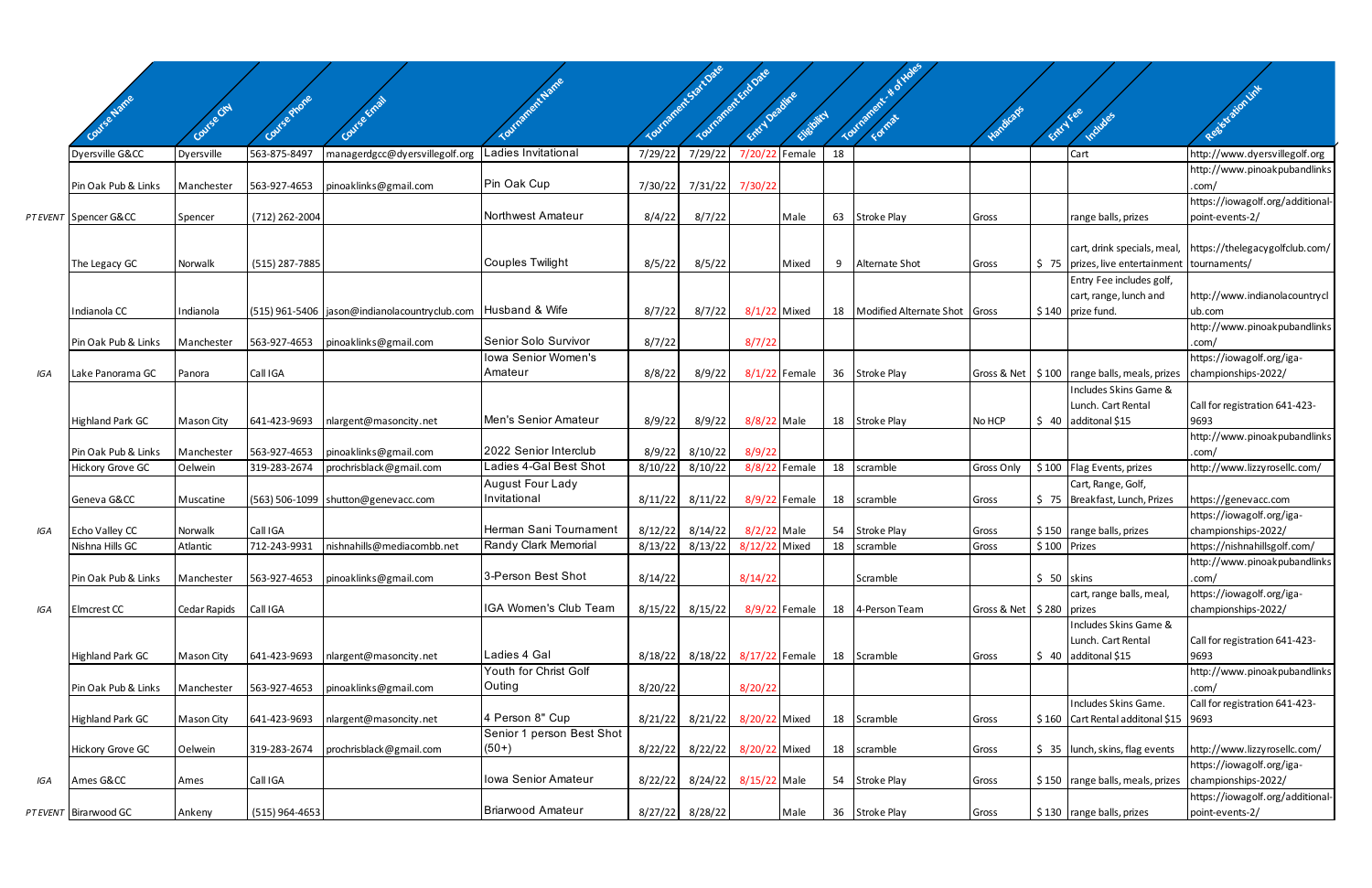|     |                         |                   |                           |                                         | <b>Inaneer Name</b>                                  |         | <b>Migriedis State Oxe</b><br>Tourganent Erangie |                |                |    | Tourmore, & & Holes        |                              |            |                                                                                | Registration link                                             |
|-----|-------------------------|-------------------|---------------------------|-----------------------------------------|------------------------------------------------------|---------|--------------------------------------------------|----------------|----------------|----|----------------------------|------------------------------|------------|--------------------------------------------------------------------------------|---------------------------------------------------------------|
|     | 150 barres              | Covise City       |                           |                                         |                                                      |         |                                                  | Entry Deadline | Cheibitcy      |    |                            |                              |            | Entry Fee                                                                      |                                                               |
|     |                         |                   |                           |                                         |                                                      |         |                                                  |                |                |    |                            |                              |            | Indudes                                                                        |                                                               |
|     | Dyersville G&CC         | Dyersville        | 563-875-8497              | managerdgcc@dyersvillegolf.org          | <b>Reicher Couples Classic</b>                       | 8/27/22 | 8/27/22                                          |                | 8/20/22 Mixed  | 18 |                            |                              |            | Cart                                                                           | http://www.dyersvillegolf.org                                 |
|     |                         |                   |                           |                                         |                                                      |         |                                                  |                |                |    |                            |                              |            | Includes Skins Game.                                                           | Call for registration 641-423-                                |
|     | <b>Highland Park GC</b> | <b>Mason City</b> | 641-423-9693              | nlargent@masoncity.net                  | 2 Person Best Shot<br><b>Reicher Couples Classic</b> | 8/28/22 | 8/28/22                                          | 8/28/22 Mixed  |                | 18 | Scramble                   | Gross                        |            | $\frac{1}{2}$ 80 Cart Rental additonal \$15 9693                               |                                                               |
|     | Dyersville G&CC         | Dyersville        | 563-875-8497              | managerdgcc@dyersvillegolf.org          |                                                      | 8/28/22 | 8/28/22                                          | 8/20/22 Mixed  |                | 18 |                            |                              |            | Cart                                                                           | http://www.dyersvillegolf.org<br>http://www.pinoakpubandlinks |
|     | Pin Oak Pub & Links     | Manchester        | 563-927-4653              | pinoaklinks@gmail.com                   | Combined Solo Survivor                               | 8/28/22 |                                                  | 8/28/22        |                |    |                            |                              |            |                                                                                | .com/                                                         |
|     |                         |                   |                           |                                         |                                                      |         |                                                  |                |                |    |                            |                              |            |                                                                                |                                                               |
|     | <b>River Ridge GC</b>   |                   | Independence 319-334-6576 | prochrisblack@gmail.com                 | Senior 2-Person Best Shot                            | 8/31/22 | 8/31/22                                          | 8/29/22 Mixed  |                |    | 18 scramble                |                              |            | Gross Only   \$ 80   lunch, skins, flag events                                 | http://www.lizzyrosellc.com/                                  |
|     |                         |                   |                           |                                         |                                                      |         |                                                  |                |                |    |                            |                              |            |                                                                                | https://iowagolf.org/iga-                                     |
| IGA | <b>Granview GC</b>      | <b>Des Moines</b> | Call IGA                  |                                         | IGA Women's Mid-Am #3                                | 9/3/22  | 9/3/22                                           |                | 8/24/22 Female |    | 18   Four-Ball Stroke Play |                              |            | Gross & Net   \$125   cart, meal, prizes                                       | championships-2022/                                           |
|     | <b>River Ridge GC</b>   |                   | Independence 319-334-6576 | prochrisblack@gmail.com                 | Couples Best Shot<br>50 & Older Senior 1-            | 9/4/22  | 9/4/22                                           |                | 9/2/22 Mixed   |    | 18 scramble                | Gross Only                   |            | \$ 50 Flag Events, prizes                                                      | http://www.lizzyrosellc.com/                                  |
|     | Pin Oak Pub & Links     | Manchester        | 563-927-4653              | pinoaklinks@gmail.com                   | <b>Person Best Shot</b>                              | 9/7/22  |                                                  | 9/7/22         |                |    | Scramble                   |                              | \$40       |                                                                                | http://www.pinoakpubandlinks<br>.com/                         |
|     | River Ridge GC          |                   | Independence 319-334-6576 | prochrisblack@gmail.com                 | 2-Person Ryder Cup                                   | 9/11/22 | 9/11/22                                          |                | 9/9/22 Mixed   | 18 | <b>Ryder Cup</b>           | Gross Only                   |            | $$80$ lunch, flag events                                                       | http://www.lizzyrosellc.com/                                  |
|     | Dyersville G&CC         | Dyersville        | 563-875-8497              | managerdgcc@dyersvillegolf.org          | Senior Big Cup                                       | 9/16/22 | 9/16/22                                          | 9/10/22        |                |    | 18 scramble                |                              | $$40$ Cart |                                                                                | http://www.dyersvillegolf.org                                 |
|     |                         |                   |                           |                                         |                                                      |         |                                                  |                |                |    |                            |                              |            |                                                                                | https://iowagolf.org/iga-                                     |
| IGA | Sunnyside CC            | Waterloo          | Call IGA                  |                                         | lowa Wife-Husband                                    | 9/16/22 | 9/18/22                                          |                | 9/7/22 Mixed   |    | 36 Stroke Play             | Gross                        |            | $$200$ range balls, drinks, prizes                                             | championships-2022/                                           |
|     | Dyersville G&CC         | Dyersville        | 563-875-8497              | managerdgcc@dyersvillegolf.org          | 4-Person Big Cup                                     | 9/17/22 | 9/17/22                                          | 9/10/22        |                |    | 18 scramble                |                              | $$40$ Cart |                                                                                | http://www.dyersvillegolf.org                                 |
|     |                         |                   |                           |                                         | "Little Poison" Dubuque<br>Amateur                   |         |                                                  |                |                |    |                            |                              |            | Golf Fee, Range Balls and                                                      |                                                               |
|     | Dubuque G&CC            | <b>DUBUQUE</b>    |                           | (563) 583-9150 golfshop@dubuquegolf.org |                                                      | 9/17/22 | 9/18/22 9/11/22 Male                             |                |                |    | 36 Stroke Play             |                              |            | Gross & Net $\vert$ \$ 70 Prizes (carts are extra)<br>Cart, range balls, lunch | http://www.dubuquegolf.org                                    |
|     | Okoboji View GC         | Spirit Lake       |                           | (712) 337-3372 theview@mchsi.com        | 3-Person Wacky Best Shot                             | 9/18/22 | 9/18/22                                          | 9/15/22 Mixed  |                |    | 18 scramble                | Gross                        |            | $$55$ and prizes                                                               | http://www.okobojiview.net                                    |
|     |                         |                   |                           |                                         |                                                      |         |                                                  |                |                |    |                            |                              |            | Includes Skins Game Hot                                                        |                                                               |
|     |                         |                   |                           |                                         |                                                      |         |                                                  |                |                |    |                            |                              |            | Dog Lunch Included. Cart                                                       | Call for registration 641-423-                                |
|     | <b>Highland Park GC</b> | Mason City        | 641-423-9693              | nlargent@masoncity.net                  | Person Best Shot                                     | 9/18/22 | 9/18/22                                          | 9/18/22 Mixed  |                | 18 | scramble                   | No HCP                       |            | $$40$ Rental additonal \$15                                                    | 9693                                                          |
|     | Dyersville G&CC         | Dyersville        | 563-875-8497              | managerdgcc@dyersvillegolf.org          | 4-Person Big Cup                                     | 9/18/22 | 9/18/22                                          | 9/10/22        |                |    | 18 scramble                |                              | $$40$ Cart |                                                                                | http://www.dyersvillegolf.org                                 |
|     |                         |                   |                           |                                         | Person Best Shot                                     |         |                                                  |                |                |    |                            |                              |            |                                                                                | http://www.pinoakpubandlinks                                  |
|     | Pin Oak Pub & Links     | Manchester        | 563-927-4653              | pinoaklinks@gmail.com                   | Senior 2 person best shot                            | 9/18/22 |                                                  | 9/18/22        |                |    |                            |                              | \$40       |                                                                                | .com/                                                         |
|     | <b>Hickory Grove GC</b> | Oelwein           | 319-283-2674              | prochrisblack@gmail.com                 | $(50+)$                                              | 9/19/22 | 9/19/22 9/17/22 Mixed                            |                |                |    | 18 scramble                | Gross Only                   |            | \$70 lunch, skins, flag events                                                 | http://www.lizzyrosellc.com/                                  |
|     | Nishna Hills GC         | Atlantic          | 712-243-9931              | nishnahills@mediacombb.net              | 3 Couple Alternate Shot                              | 9/25/22 | 9/25/22                                          | 9/24/22 Mixed  |                | 18 | Alternate Shot Scramble    | Gross                        |            | \$ 90 Prizes                                                                   | https://nishnahillsgolf.com/                                  |
|     |                         |                   |                           |                                         | Fall 8" Cup 4-Person                                 |         |                                                  |                |                |    |                            |                              |            |                                                                                | https://thelegacygolfclub.com/                                |
|     | The Legacy GC           | Norwalk           | (515) 287-7885            |                                         | Scramble #1                                          | 10/2/22 | 10/2/22                                          |                | Mixed          | 18 | 4-Person Scramble          | Gross                        |            | $$300$ cart, range balls, prizes                                               | tournaments/                                                  |
|     |                         |                   |                           |                                         | 4-Person 8 Inch Cup Big                              |         |                                                  |                |                |    |                            |                              |            |                                                                                | http://www.pinoakpubandlinks                                  |
|     | Pin Oak Pub & Links     | Manchester        | 563-927-4653              | pinoaklinks@gmail.com                   | Money Tournament                                     | 10/2/22 |                                                  | 10/2/22        |                |    |                            |                              | \$75       |                                                                                | .com/                                                         |
| IGA | The Preserve            | Moravia           | Call IGA                  |                                         | IGA Club Team                                        | 10/3/22 | 10/3/22                                          | 9/26/22 Male   |                |    | 18 4 Person Team           | Gross & Net   \$340   prizes |            | cart, range balls, meal,                                                       | https://iowagolf.org/iga-<br>championships-2022/              |
|     |                         |                   |                           |                                         | 50 & Older Senior 2-                                 |         |                                                  |                |                |    |                            |                              |            |                                                                                | http://www.pinoakpubandlinks                                  |
|     | Pin Oak Pub & Links     | Manchester        | 563-927-4653              | pinoaklinks@gmail.com                   | Person 8 Inch Cup                                    | 10/5/22 |                                                  | 10/5/22        |                |    |                            |                              | \$50       |                                                                                | .com/                                                         |
|     |                         |                   |                           |                                         |                                                      |         |                                                  |                |                |    |                            |                              |            | cart, range balls, steak                                                       |                                                               |
|     |                         |                   |                           |                                         | The "Goody" 8" Cup 4-                                |         |                                                  |                |                |    |                            |                              |            | dinner after golf, prizes,                                                     |                                                               |
|     | Okoboji View GC         | Spirit Lake       |                           | (712) 337-3372 theview@mchsi.com        | Person Best Shot                                     |         | 10/8/22 10/8/22 10/5/22 Mixed                    |                |                |    | 18 scramble                | Gross                        |            | 50 free keg beer all day                                                       | http://www.okobojiview.net                                    |